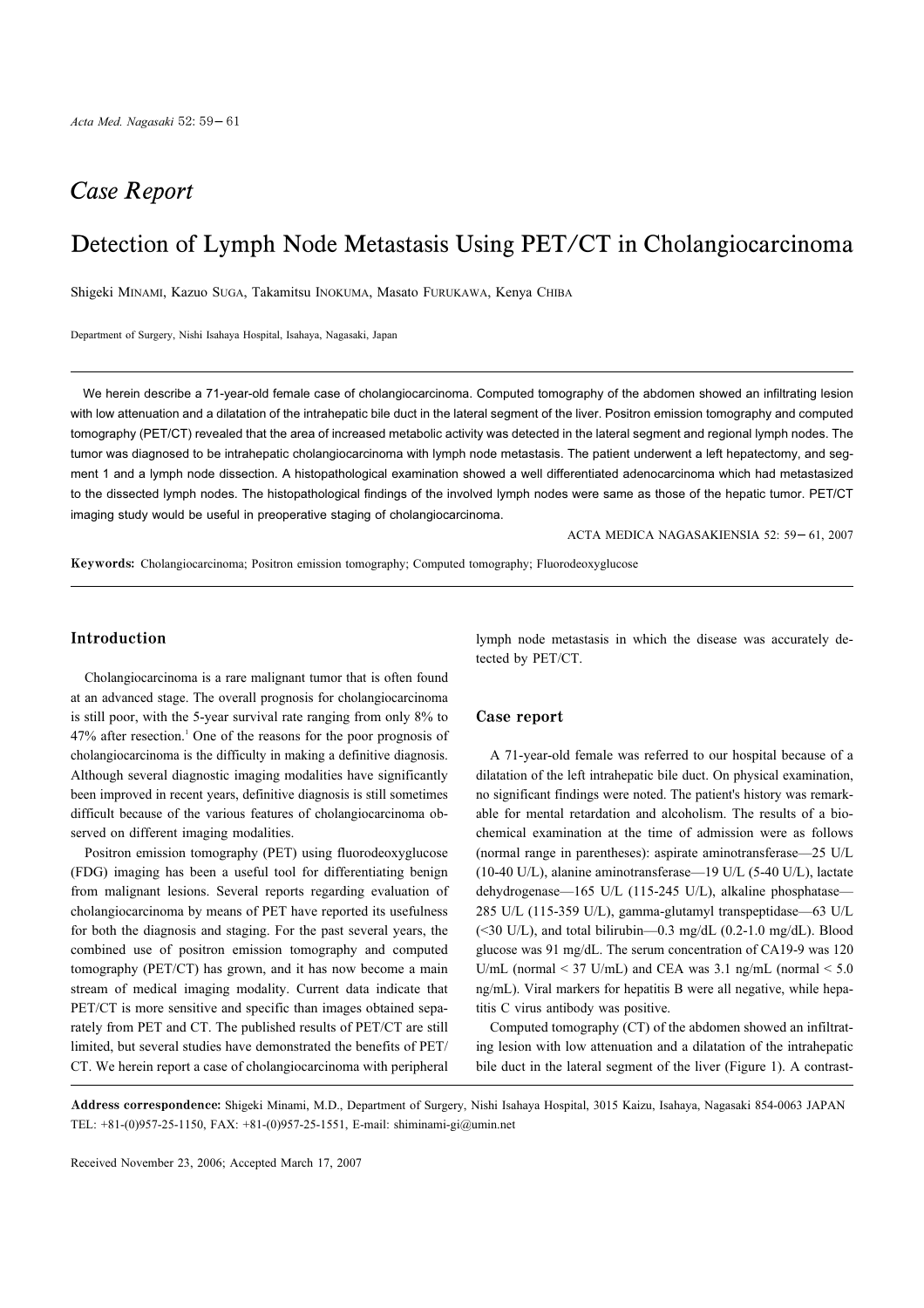Shigeki Minami et al.: PET/CT in Cholangiocarcinoma



Figure 1. Abdominal computed tomography showed a main tumor with low attenuation in the hilar area and a dilatation of the intrahepatic bile ducts in the lateral segment.

enhanced CT scan showed that the tumor could be recognized as a mass of hypoattenuation. No additional liver lesions or obvious lymphadenopathy were identified. A celiac angiography and magnetic resonance imaging were not performed because she could not be kept in a resting position for a long time. Gastroendoscopy and colonoscopy did not show any other malignant lesion in the upper or lower intestine. A PET/CT imaging study was performed on a PET/CT scanner (Discovery ST: GE Yokogawa Medical Systems, Tokyo). PET/CT imaging was started 40 min after intravenous injection of 129.4 MBq of <sup>18</sup>F-FDG through an anterior cubital vein. Blood glucose measured before injection was 126 mg/dL. The acquisition time was 2.5 min per bed position, with 1-7 bed positions covering whole body. The acquisition parameters for dual-detector helical CT were 140 kV, 30 mA, 3.75-mm slice thickness, and a pitch of 1.5. The PET/CT images were evaluated on Xeleris workstation (GE Yokogawa Medical Systems, Tokyo). PET/CT revealed an area of increased metabolic activity in the lateral segment of a lesion found on CT (Figure 2 A), and that lymph nodes could be detected in the peri-pancreatic area of the pancreas head and in the hepatoduodenal ligament (Figure 2 B and C). The maximum standardized uptake value ( $\text{SUV}_{\text{max}}$ ) of the main lesion was 7.2. The remainder of the body showed no evidence of metastatic disease. The tumor was diagnosed to be intrahepatic cholangiocarcinoma with lymph node metastasis.

The patient underwent a left hepatectomy, and segment 1 (resection of Spiegel lobe) and a lymph node dissection along the common hepatic artery, in the hepatoduodenal ligament, and at the posterior surface of the pancreas head. Swollen lymph nodes along the common hepatic artery and in the hepatoduodenal ligament were detected. Lymph nodes in the paraaortic region were not dissected because there were no swollen lymph nodes. A gross examination of the resected specimen showed a white, fibrous, infiltrating tumor measuring 6.0 cm in maximal diameter (Figure 3). A histopathological examination showed a well differentiated adenocarcinoma which









Figure 2. PET/CT imagings. A. PET/CT revealed increased glucose metabolic tumor in the hepatic hilar. **B.** PET/CT detected lymph nodes on the surface of the pancreas head. C. PET/CT showed lymph nodes in the hepatoduodenal ligament.

had metastasized to the dissected lymph nodes at the posterior surface of the pancreas head and in the hepatoduodenal ligament. The histopathological findings of the involved lymph nodes were same as those of the hepatic tumor. The stage of the tumor was IIIB according to the rule by American Joint Committee on Cancer.